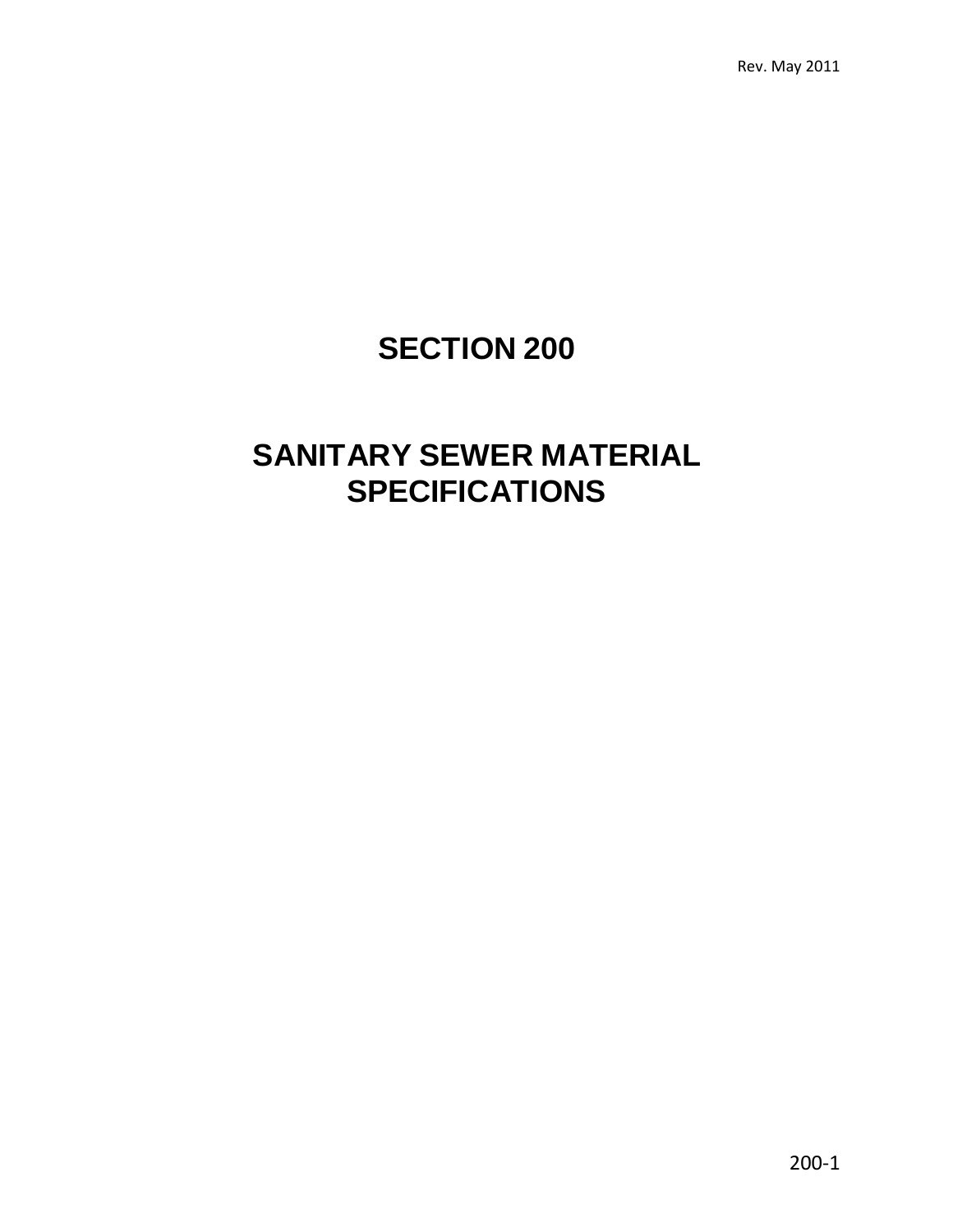### **MATERIAL SPECIFICATION LIST**

### **SEWER UTILITY**

#### **General:**

- 1. All manufacturers' products listed are preferred. Others may be submitted to OFS Engineering for preapproval, prior to construction.
- 2. Sewer distribution piping from 4" through 15" may be smooth exterior wall per ASTM D3034, above 12" may be profile exterior (ribbed) pipe per ASTM F794.
- 3. All specification references include any and all updates, replacements and revisions.
- 4. Abbreviations used herein:

| <b>ASTM</b>   | American Society for Testing and Materials |  |  |
|---------------|--------------------------------------------|--|--|
| Uni-Bell      | Uni-Bell PVC Pipe Association              |  |  |
| <b>AASHTO</b> | American Association of State Highway and  |  |  |
|               | <b>Transportation Officials</b>            |  |  |
| <b>ACI</b>    | <b>American Concrete Institute</b>         |  |  |
| <b>AWG</b>    | <b>American Wire Gauge</b>                 |  |  |
| HMW-PE        | High Molecular Weight-Polyethylene         |  |  |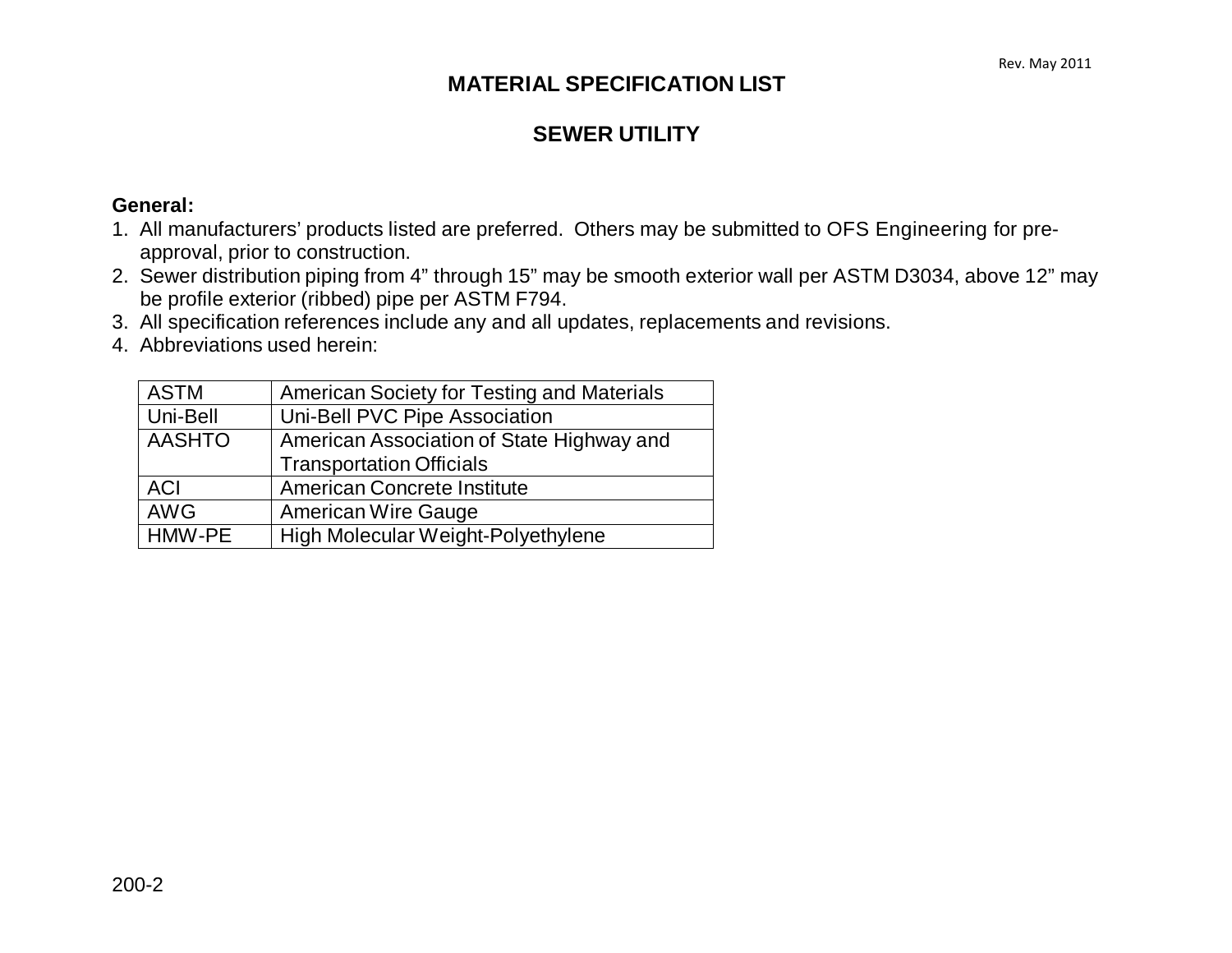| <b>TTEM</b>      | <b>DESCRIPTION</b>                                                                                                                                                                                                                                                                                                                                                                                    | <b>SIZE</b>                | <b>SPECIFICATION</b>                                                                                                                           | <b>MANUFACTURER</b>                                                                       |
|------------------|-------------------------------------------------------------------------------------------------------------------------------------------------------------------------------------------------------------------------------------------------------------------------------------------------------------------------------------------------------------------------------------------------------|----------------------------|------------------------------------------------------------------------------------------------------------------------------------------------|-------------------------------------------------------------------------------------------|
| $\overline{1}$ . | <b>PSM Poly (Vinyl Chloride) (PVC)</b><br><b>Sewer Pipe and Fittings -</b><br>The standard dimension ratio (SDR)<br>of all pipe and fittings shall be a<br>minimum of 35.<br>Pipe joints shall be integral bell, bell<br>and spigot type with rubber gasket.<br>Smooth wall interior, exterior may be<br>ribbed pipe.<br>Fittings (force mains, drop manholes)<br>shall be full body and/or gasketed. | $4" - 36"$                 | ASTM D 3034 (pipe)<br>ASTM D 3212 (joints)<br>ASTM F 477 (gaskets)<br>ASTM F679<br>ASTM F794<br>ASTM F949<br>Uni-Bell Uni-B-9                  |                                                                                           |
| 2.               | <b>Polyvinyl Chloride Pipe (C-900</b><br>PVC) - Pressure Class 150 min.<br>Integral bell end w/ elastomeric<br>gaskets                                                                                                                                                                                                                                                                                |                            | See Water Utility Material<br>Specification List.                                                                                              |                                                                                           |
| 3.               | Ductile Iron Pipe and fittings with<br>ceramic epoxy lining - See also<br>Water Material Spec. for D.I. pipe and<br>fittings.                                                                                                                                                                                                                                                                         | $4" - 64"$                 | See also Water Material Spec.<br>Lining qualified under:<br>ASTM E-96, G-95, B-117, G-14,<br>D-714, D-1308.<br>Lining shall be 40 mil, nominal | See also Water Material Spec.<br>Protecto 401 Ceramic Epoxy                               |
| 4.               | <b>Polyethylene (PE) Pipe and Fittings</b>                                                                                                                                                                                                                                                                                                                                                            | $4" - 63"$                 | See also Water Material Spec.<br>AWWA C906-99                                                                                                  | See also Water Material Spec.                                                             |
| 5.               | <b>Manhole Frames and Covers -</b><br>To meet H-20 Loading, Labeling<br>required                                                                                                                                                                                                                                                                                                                      | Per US-<br>8, 9, 10,<br>11 | AASHTO M 306-05<br>(or latest publication)<br>Made in America                                                                                  | East Jordan Iron Works - 2023 (std.),<br>134283 (water tight), V2339 (bolted,<br>vented). |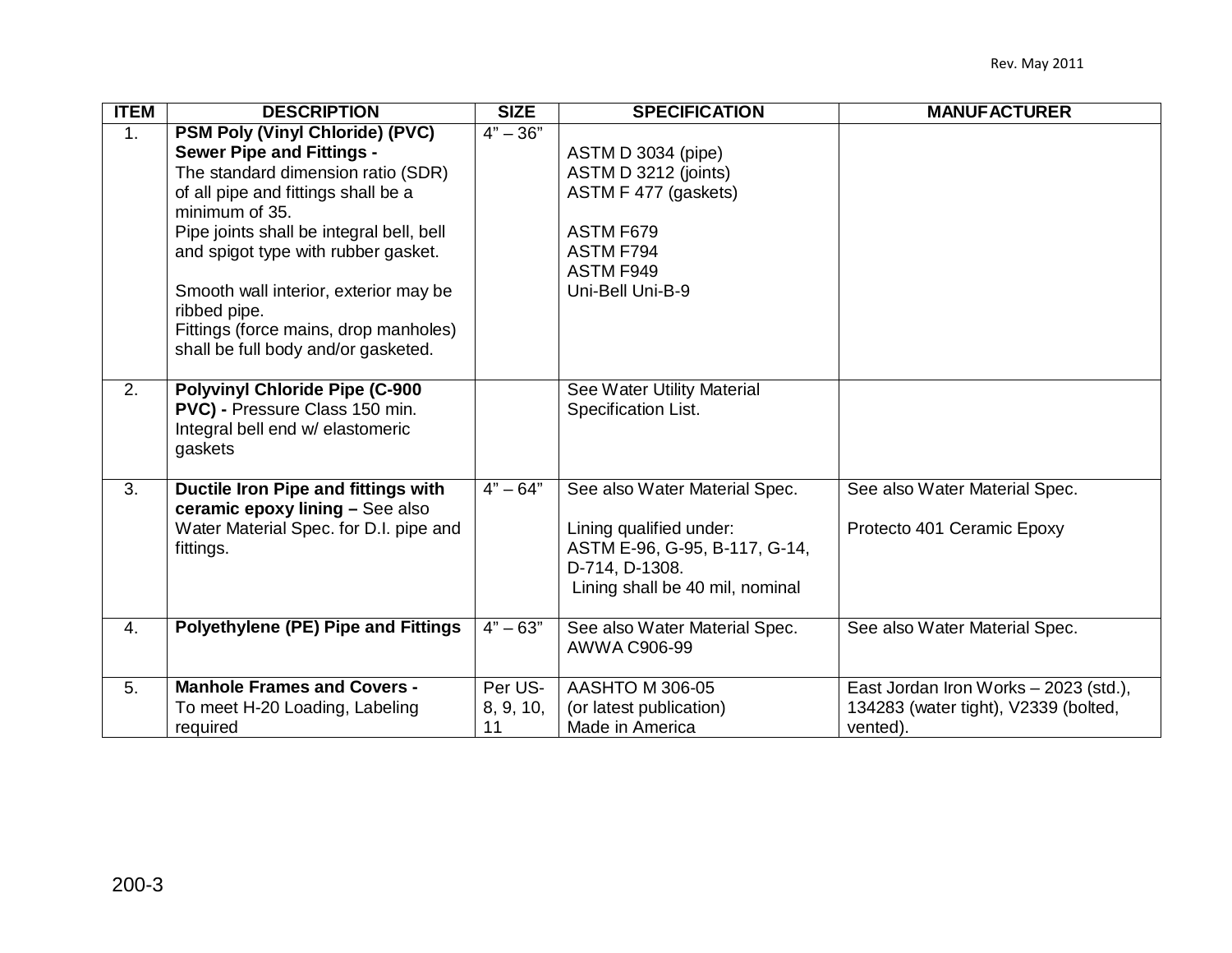| <b>ITEM</b>      | <b>DESCRIPTION</b>                          | <b>SIZE</b>  | <b>SPECIFICATION</b>                      | <b>MANUFACTURER</b>                                  |
|------------------|---------------------------------------------|--------------|-------------------------------------------|------------------------------------------------------|
| 6.               | <b>Concrete Precast Manholes -</b>          | Per US-      | ASTM C 478                                | Western Precast Concrete, Inc.                       |
|                  | 4ft. dia., 24 or 36-inch cones, 5-inch min. | 5, 6, 7      | AASHTO M 199                              |                                                      |
|                  | wall thickness. 6ft. dia., flat top,        |              | <b>ACI Standard 318</b>                   |                                                      |
|                  | 7-inch min. wall thickness. Completed       |              |                                           |                                                      |
|                  | manholes must meet AASHTO H-20 loading      |              |                                           |                                                      |
| $\overline{7}$ . | Inflow Protectors -                         | Per US-      |                                           | East Jordan Iron Works,                              |
|                  | Sized to fit manhole and removable, with    | $ 11\rangle$ |                                           | Pollard Water, J.C. Utility Sales.                   |
|                  | relief or check valve to vent at one psi.   |              |                                           |                                                      |
| 8.               | <b>Inserta Tees</b> ? -                     |              |                                           | Inserta Fittings Co.                                 |
| 9.               | <b>Sewer Saddles</b>                        |              | Romac "CB" Sewer Saddles                  | Romac Industries                                     |
|                  |                                             |              | Strap - Stainless Steel Casting - Ductile |                                                      |
|                  |                                             |              | ron Gasket - ASTM D 2000                  |                                                      |
| 10.              | Casing End Seals - Complete with            |              |                                           | $\mathsf{T}.\mathsf{D}$ . Williamson, Inc. - Z seals |
|                  | stainless steel adjustable band clamps.     |              |                                           | PWM - Wrap-around End Seal                           |
| 11.              | <b>Casing Spacers (insulators) -</b>        |              |                                           | T.D. Williamson, Inc. - M-2 Plastic                  |
|                  | Injection molded high-density polyethylene  |              |                                           | Thinsolator                                          |
|                  | material with low friction coefficient and  |              |                                           |                                                      |
|                  | high dioloctric ctrongth                    |              |                                           |                                                      |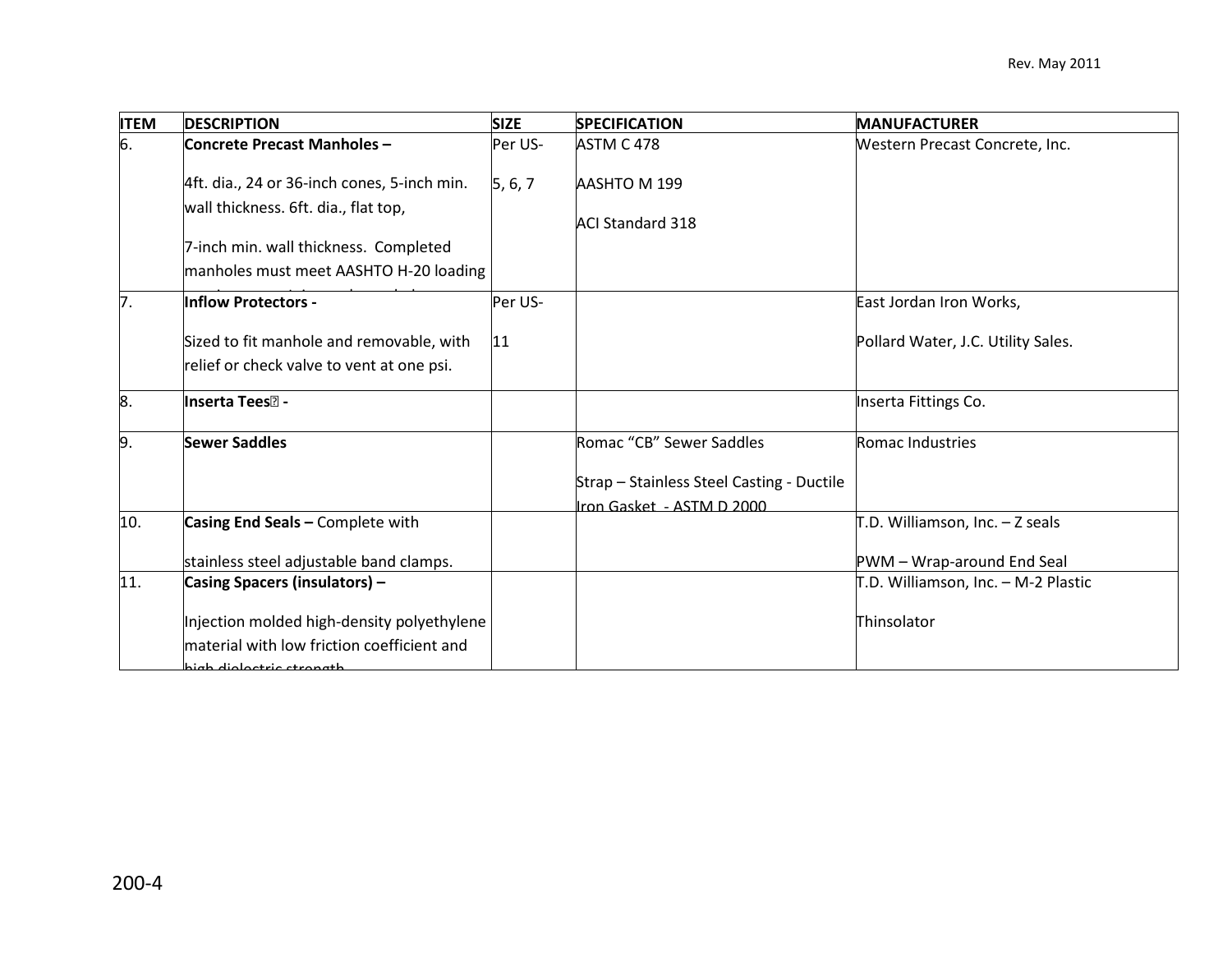| <b>ITEM</b> | <b>DESCRIPTION</b>                                                                                                                                                                          | <b>SIZE</b>       | <b>SPECIFICATION</b>                                | <b>MANUFACTURER</b>                                                                                                                                         |
|-------------|---------------------------------------------------------------------------------------------------------------------------------------------------------------------------------------------|-------------------|-----------------------------------------------------|-------------------------------------------------------------------------------------------------------------------------------------------------------------|
| 12.         | <b>Extruded Sealing Tape (Joint</b><br>Sealant) -<br>Butyl Resin Sealant formula,<br>conforming to Federal and State<br><b>Highway Specifications, summer</b><br>grades or warmer climates. |                   | ASTM C-990                                          | Public Works Marketing, Inc.- Ram<br>Neck.<br>NPC Bidco, Inc. - Bidco C-56<br>preformed butyl mastic sealant<br>Concrete Sealants Inc. - CS 102, CS<br>102B |
| 13.         | <b>Manhole Stop Rings</b>                                                                                                                                                                   |                   | ASTM C-923                                          | Newby Rubber, Inc.-Water Works<br>Gaskets                                                                                                                   |
| 14.         | Tracing Wire – (force mains only)<br>HMW-PE insulation, 45 mils, solid<br>copper conductor, color shall be<br>green.                                                                        | #12<br><b>AWG</b> |                                                     | Paigespec,<br>Kris-Tech Wire Co.<br>Coleman Cable                                                                                                           |
| 15.         | <b>Direct Bury Splice Kits -</b><br>30 volt rating.                                                                                                                                         |                   | Per manufacturer instructions,<br>applicable codes. | 3M - DBR kits.<br>King Safety Products - Direct Bury Wire<br>Connector.                                                                                     |